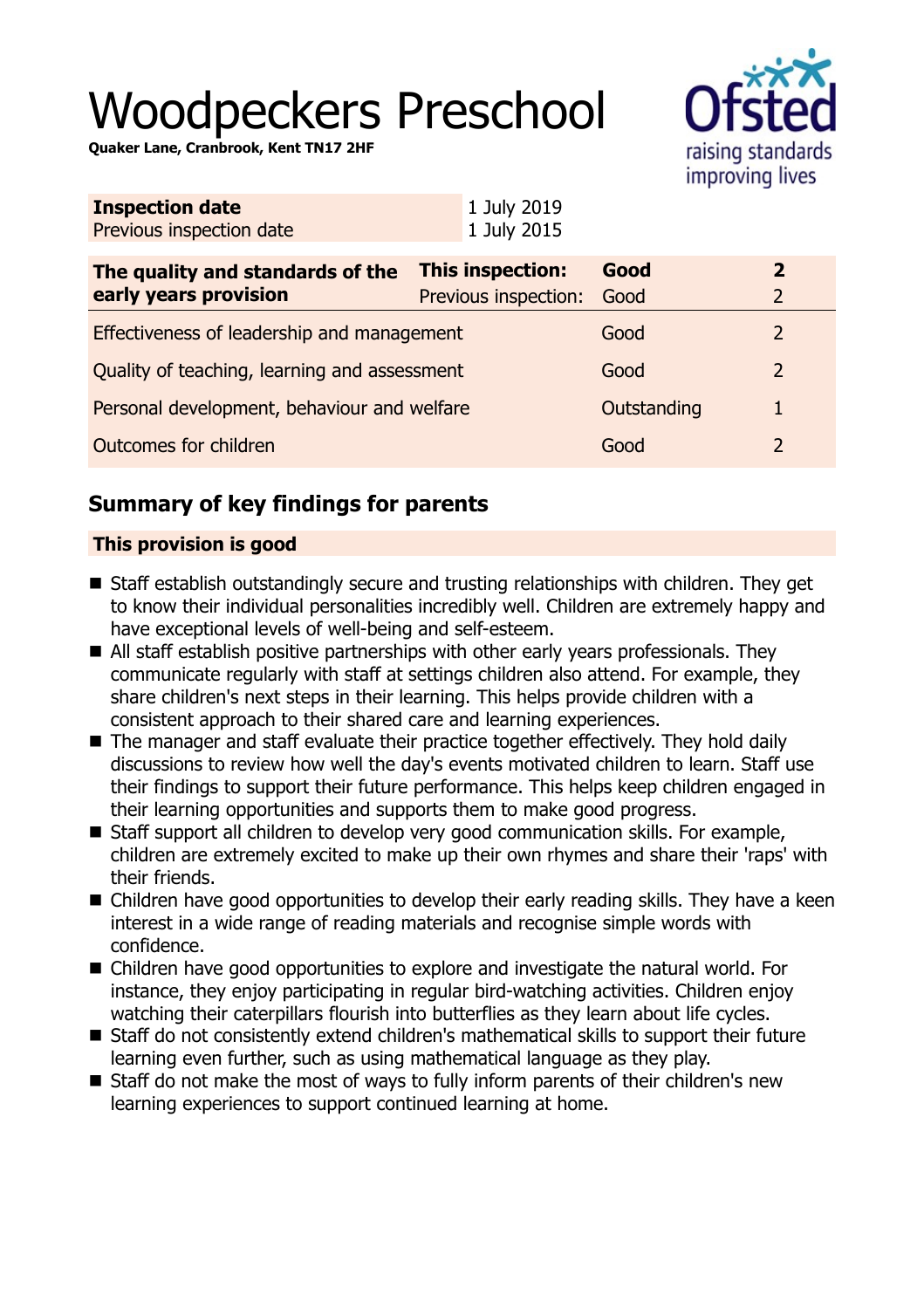## **What the setting needs to do to improve further**

### **To further improve the quality of the early years provision the provider should:**

- extend children's opportunities to gain a greater understanding of more complicated mathematical skills to help prepare them for their eventual move to school
- strengthen the already good partnerships with parents and share children's learning experiences with them more consistently.

#### **Inspection activities**

- $\blacksquare$  The inspector observed the staff interacting with children and assessed the impact this has on children's learning.
- $\blacksquare$  The inspector viewed the indoor and outdoor environments.
- $\blacksquare$  The inspector looked at written documentation, including evidence of the suitability of all those working at the pre-school.
- The inspector spoke to the manager, children, parents and staff, and considered their views.
- $\blacksquare$  The inspector carried out a joint observation with the manager.

**Inspector** Kelly Hawkins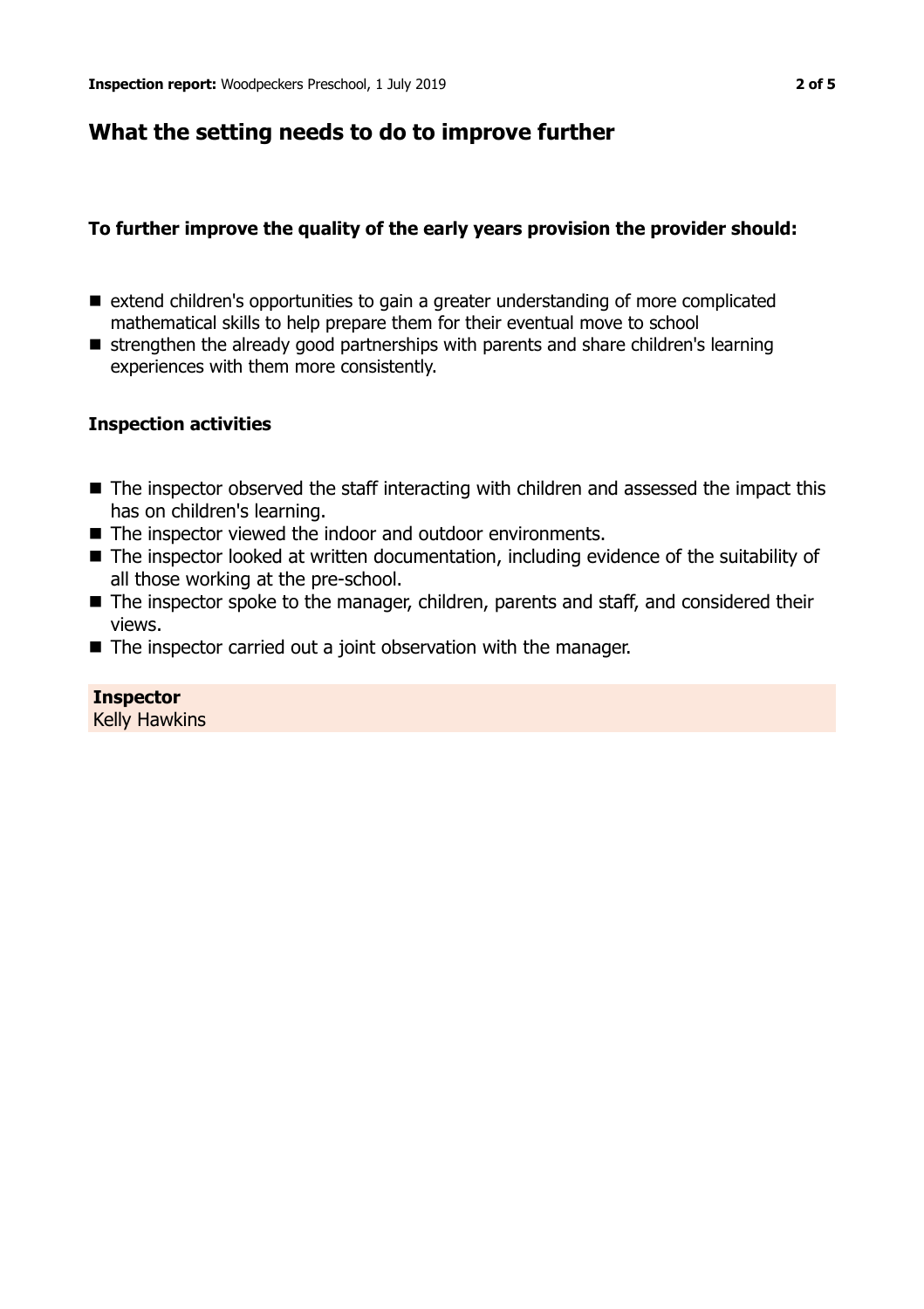## **Inspection findings**

## **Effectiveness of leadership and management is good**

The manager and staff are keen to build on their skills and knowledge even further. They attend regular beneficial training. For example, recent training has developed staff's understanding of how to successfully develop children's confidence and promote their problem-solving skills. The manager closely monitors the quality of care and teaching staff provide children. For example, she carries out daily observations of their practice. She provides staff with helpful advice to support their practice. Staff use additional funding effectively to meet children's individual needs. For example, they have brought in outside agencies to provide group exercise sessions to support children's social skills and confidence in larger team games. Safeguarding is effective. The manager and staff have a good knowledge of the safeguarding procedures to follow to help protect children's safety and welfare. Staff manage transitions and changes in routines effectively, for example, children moving from indoors to outdoors are well supervised and remain occupied.

## **Quality of teaching, learning and assessment is good**

The manager and staff closely monitor and track children's individual and specific group progress well. This enables them to quickly identify any gaps in their development and provide children with good support to close gaps promptly. All children make good progress, including those with special educational needs and/or disabilities. Staff use the local environment to extend children's ideas and learning. For example, when children are interested in insects, they go on to enjoy a visit from a beekeeper. Staff support children to gain good skills to help prepare them for their eventual move to school. For example, children write their name and simple words with confidence.

#### **Personal development, behaviour and welfare are outstanding**

Staff are inspirational role models. Children are extremely polite and their behaviour is impeccable. Children have exceptionally good opportunities to challenge their physical skills. For example, they climb and balance on large obstacles, such as tractor tyres, trees and ladders, and they use stilts with excellent levels of confidence. Children play exceptionally interesting team games, such as cricket and rugby. Children have excellent opportunities to develop their understanding of the importance of healthy lifestyles. For instance, they discuss the benefits of different food groups to their bodies. Children have outstanding opportunities to develop their understanding of other people's similarities and differences. For example, they explore Croatia's different traditions of Christmas, such as polishing and placing pennies in their shoes for St Nicolas.

## **Outcomes for children are good**

All children make good progress. Children develop good skills to support their future learning. For example, children independently choose their play and complete their own tasks. Children are kind and empathetic. They are part of the community and enjoy regular visits from the guide dog society, to learn the importance of supporting people with poor eyesight. Children enjoy participating in simple science experiments, for example, they investigate how they can melt ice and then solidify it again.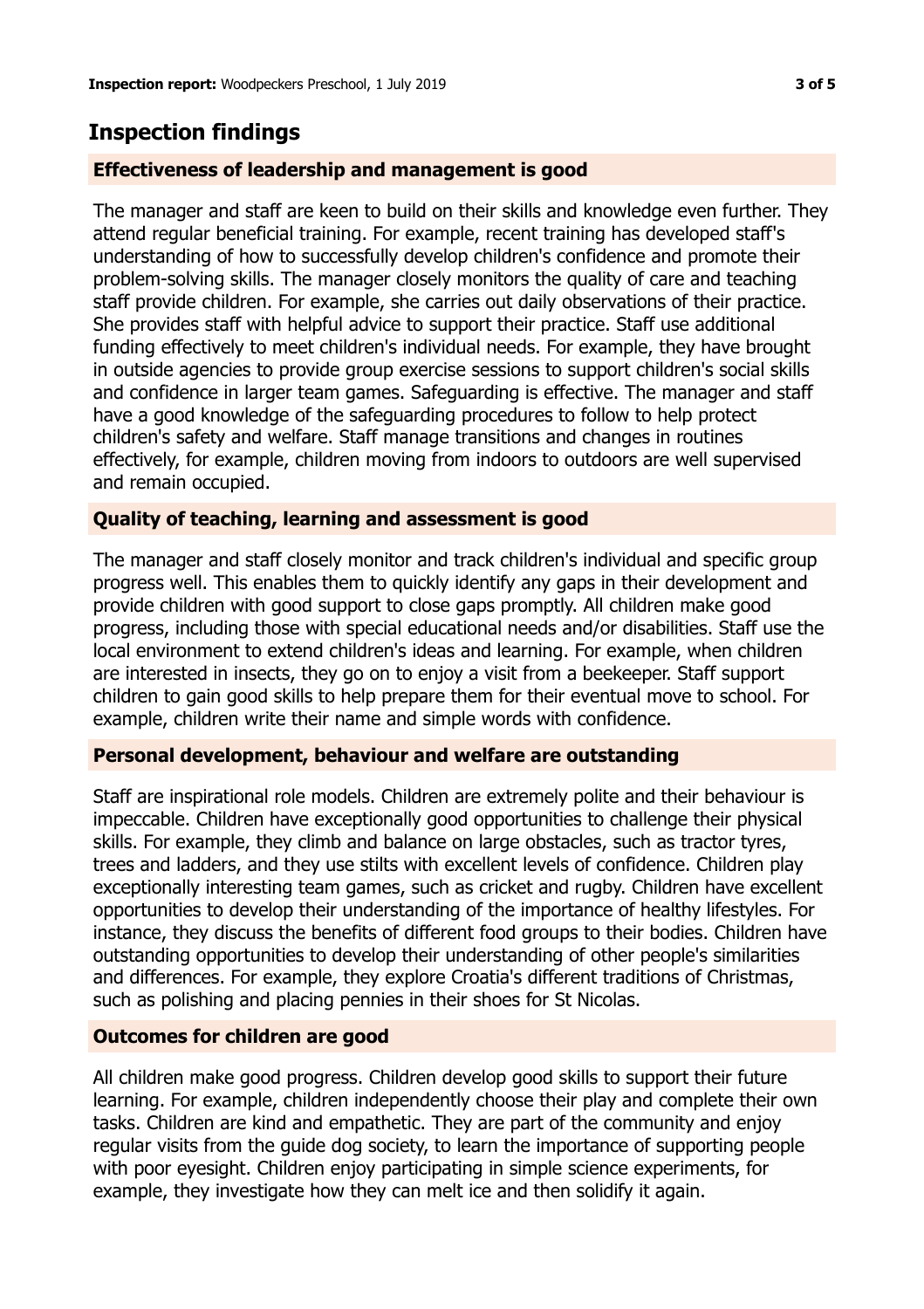## **Setting details**

| Unique reference number                             | 127786                                                                   |  |
|-----------------------------------------------------|--------------------------------------------------------------------------|--|
| <b>Local authority</b>                              | Kent                                                                     |  |
| <b>Inspection number</b>                            | 10063749                                                                 |  |
| <b>Type of provision</b>                            | Childcare on non-domestic premises                                       |  |
| <b>Registers</b>                                    | Early Years Register                                                     |  |
| Day care type                                       | Sessional day care                                                       |  |
| Age range of children                               | $2 - 5$                                                                  |  |
| <b>Total number of places</b>                       | 24                                                                       |  |
| Number of children on roll                          | 45                                                                       |  |
| Name of registered person                           | Woodpeckers Pre-School and Cranbrook Baby<br>and Toddler Group Committee |  |
| <b>Registered person unique</b><br>reference number | RP519608                                                                 |  |
| Date of previous inspection                         | 1 July 2015                                                              |  |
| <b>Telephone number</b>                             | 01580 720195                                                             |  |

Woodpeckers Preschool registered in 1998. It is located in Cranbrook, Kent. The setting is open Monday to Friday from 8.30am to 4pm, term time only. It receives funding to provide free early education for children aged two, three and four years. The setting employs six members of staff, all of whom hold a relevant early years qualifications at level 3 or above. This includes one member of staff who has an early years qualification at level 4, one at level 5 and one member of staff holds an early years degree at level 6.

This inspection was carried out by Ofsted under sections 49 and 50 of the Childcare Act 2006 on the quality and standards of provision that is registered on the Early Years Register. The registered person must ensure that this provision complies with the statutory framework for children's learning, development and care, known as the early years foundation stage.

Any complaints about the inspection or the report should be made following the procedures set out in the guidance Complaints procedure: raising concerns and making complaints about Ofsted, which is available from Ofsted's website: www.ofsted.gov.uk. If you would like Ofsted to send you a copy of the guidance, please telephone 0300 123 4234, or email [enquiries@ofsted.gov.uk.](mailto:enquiries@ofsted.gov.uk)